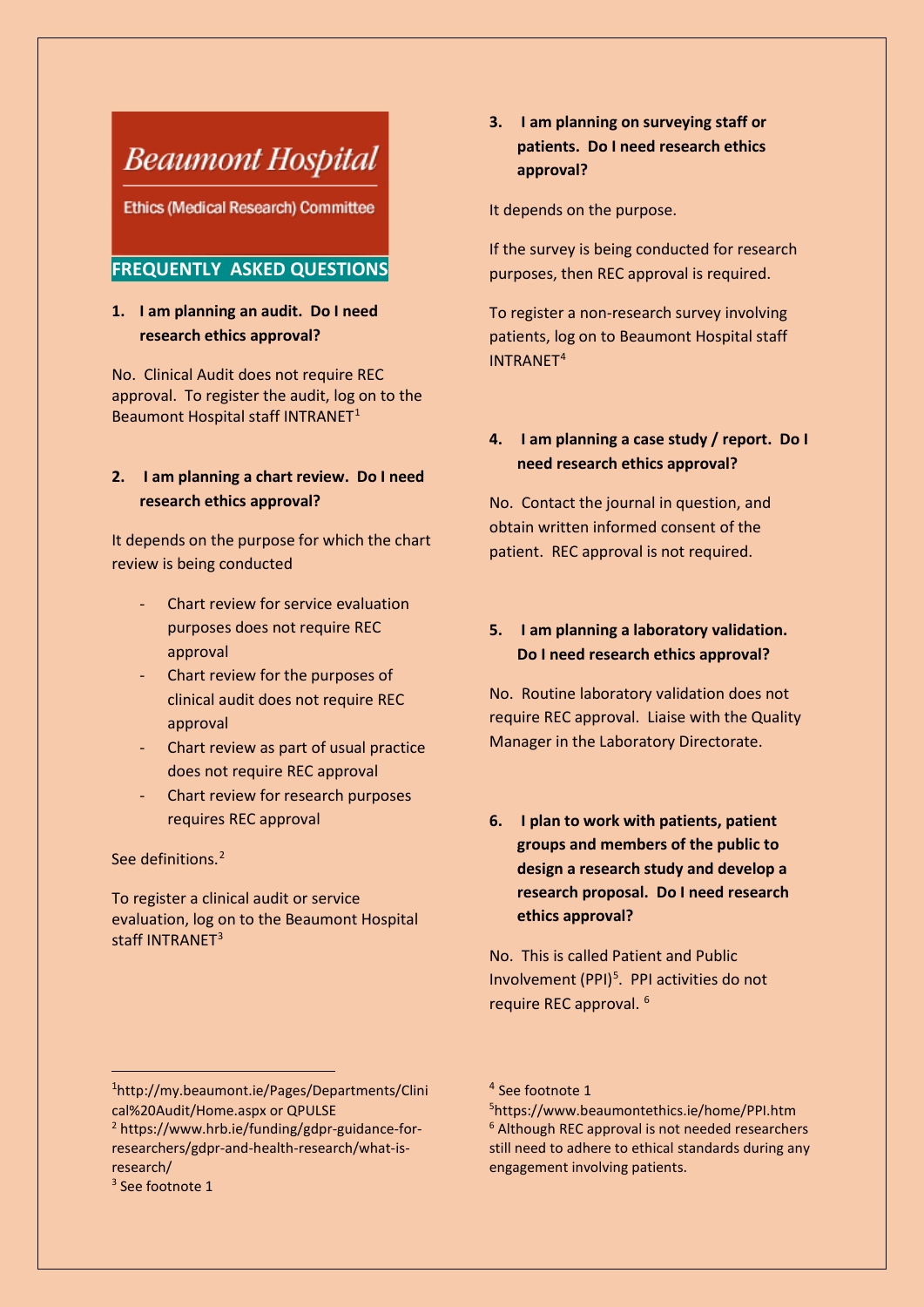**7. I plan to conduct a research study and need to assess how many patients meet the inclusion criteria to take part. Do I need research ethics approval?**

No. This is called 'pre-screening' to assess for eligibility to take part in a study. REC Approval is not required provided that you are:

- a) A healthcare practitioner *employed by* Beaumont Hospital
- b) An *employee* of Beaumont Hospital who has access to healthcare records as part of your day-to-day duties;
- c) A student in training to become a healthcare practitioner under the direction and control of Beaumont **Hospital**

There is no mechanism in place in Beaumont Hospital for other persons including 'authorised persons' to conduct pre-screening at this time. Only persons listed in 7 (a) (b) and (c) can conduct pre-screening.

**8. I am planning on conducting a retrospective chart review for research purposes and collecting data from patient charts. Do I need research ethics approval?**

Yes; and in addition,

- I. an assessment of data protection risk must be conducted and the REC must be satisfied and state in writing that the assessment of the risk is low;
- II. only those listed in 7 (a), (b) and (c) can be involved in data collection;
- III. collected data cannot be shared;
- IV. any findings that are published cannot identify a patient.

Where criteria I, II, III and IV are not met, explicit patient consent or an application to a national committee called the Health Research Consent Declaration Committee<sup>7</sup> will apply.

# **9. How do I apply for local research ethics committee approval?**

Log on to the REC website.<sup>[8](#page-1-1)</sup> Obtain the relevant documentation to include the application form and Data Protection Impact Assessment (DPIA) and complete. Design participant information leaflets and consent forms - see templates on the website.<sup>[9](#page-1-0)</sup>

Attach supplementary documentation as per checklist e.g. signatory page, cvs, certificates of insurance, recruitment material, surveys etc. Submit to beaumontethics@rcsi.ie

# **10. Can the local research ethics committee in Beaumont Hospital approve all study types?**

No. You will need to apply to a National Research Ethics Committee<sup>[10](#page-1-2)</sup> to conduct a clinical trial of a medicine, a clinical investigation of a medical device, or a followup investigation of a medical device. More national research ethics committees will be set up over time.

 $\overline{a}$ 

9 [https://www.beaumontethics.ie/application/tem](https://www.beaumontethics.ie/application/templates.htm) [plates.htm](https://www.beaumontethics.ie/application/templates.htm) <sup>10</sup> <https://www.nrecoffice.ie/>

<span id="page-1-0"></span><sup>7</sup> <https://hrcdc.ie/>

<span id="page-1-2"></span><span id="page-1-1"></span><sup>8</sup> [https://www.beaumontethics.ie/application/inde](https://www.beaumontethics.ie/application/index.htm) [x.htm](https://www.beaumontethics.ie/application/index.htm)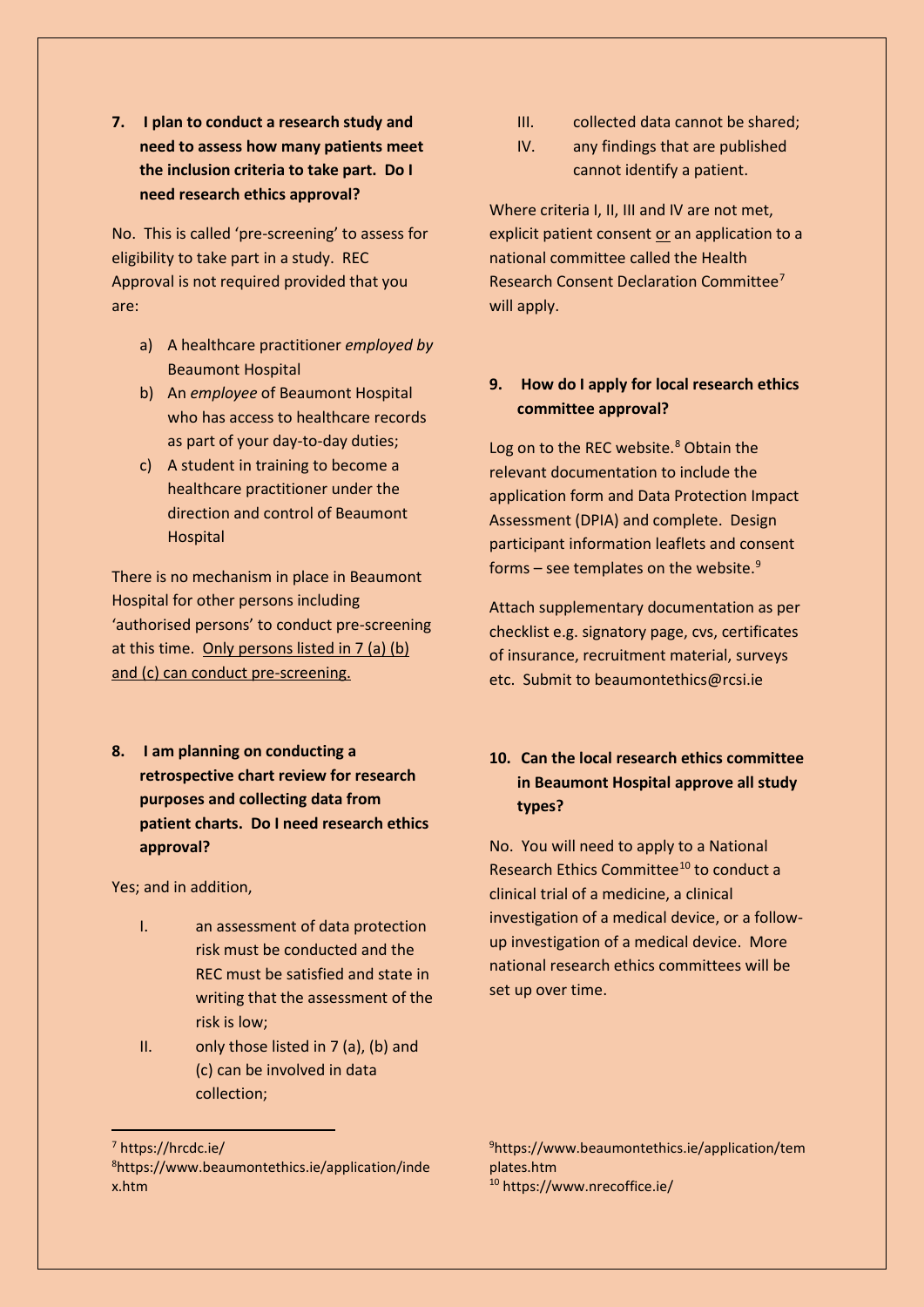# **11. Can I start the study once I have REC approval from a national research ethics committee?**

No. You must follow the site sign off process<sup>[11](#page-2-0)</sup> which is overseen by the Director of Quality and Patient Safety or the Cancer Clinical Trials and Research Unit.

The study cannot commence until the process is complete and all contracts have been executed.

# **12. Can I start the study once I have REC approval from the local research ethics committee in Beaumont Hospital?**

It depends on the study.

Some studies require an application to a national committee called the Health Research Consent Declaration Committee (HRCDC)[12](#page-2-1) after REC approval;

**All studies require cover under the Clinical Indemnity Scheme (CIS) and some studies require confirmation of this cover from AON[13/](#page-2-2)State Claims Agency[14.](#page-2-3)** [note: it is a requirement of cover under the CIS that the CI/PI be a healthcare professional employed by a Delegated State Authority (DSA)/Beaumont Hospital]

Some studies need to be notified to the Radiation Safety Committee of the hospital (or organisation / undertaking) in which the medical exposures take place;<sup>[15](#page-2-4)</sup>

Some studies require the employment of staff which will need to be arranged with the Hospital HR Department;

Some studies may require input of the HR Department in respect of Garda Vetting / Mandatory Training etc. for external researchers;

Some studies require lodgement of funds into hospital research accounts which will need to be arranged with the Hospital Finance Department;

Some studies require the hospital to enter into a contract which means that the site sign off process<sup>[16](#page-2-0)</sup> overseen by the Director of Quality and Patient Safety or the Cancer Clinical Trials and Research Unit will apply. The study cannot commence until the process is complete and all contracts have been executed.

## **13. Is there a log of all research taking place in Beaumont Hospital?**

A research database was set up on the 1st January 2020. The database aims to include information on all studies/trials approved by the local research ethics committee in Beaumont Hospital, and by external recognised research ethics committees, including national committees $17$  and is validated on an annual basis. It is temporarily maintained by the research ethics office until such time as a research governance office is set up in the hospital.

<span id="page-2-1"></span><sup>12</sup> <https://hrcdc.ie/>

 $\overline{a}$ 

- <span id="page-2-2"></span>1[3https://www.aon.com/ireland/industryexpertise](https://www.aon.com/ireland/industryexpertise/healthcare.jsp) [/healthcare.jsp](https://www.aon.com/ireland/industryexpertise/healthcare.jsp) 14 <https://stateclaims.ie/>1[5https://www.beaumontethics.ie/home/radiation](https://www.beaumontethics.ie/home/radiation_studies.htm)
- <span id="page-2-3"></span>
- <span id="page-2-4"></span>[\\_studies.htm](https://www.beaumontethics.ie/home/radiation_studies.htm)

1[7https://www.beaumontethics.ie/home/research](https://www.beaumontethics.ie/home/research_database.htm) [\\_database.htm](https://www.beaumontethics.ie/home/research_database.htm) 

<span id="page-2-0"></span><sup>1</sup>[1https://www.beaumontethics.ie/home/sign\\_off.](https://www.beaumontethics.ie/home/sign_off.htm) [htm](https://www.beaumontethics.ie/home/sign_off.htm)

<sup>1</sup>[6https://www.beaumontethics.ie/home/sign\\_off.](https://www.beaumontethics.ie/home/sign_off.htm) [htm](https://www.beaumontethics.ie/home/sign_off.htm)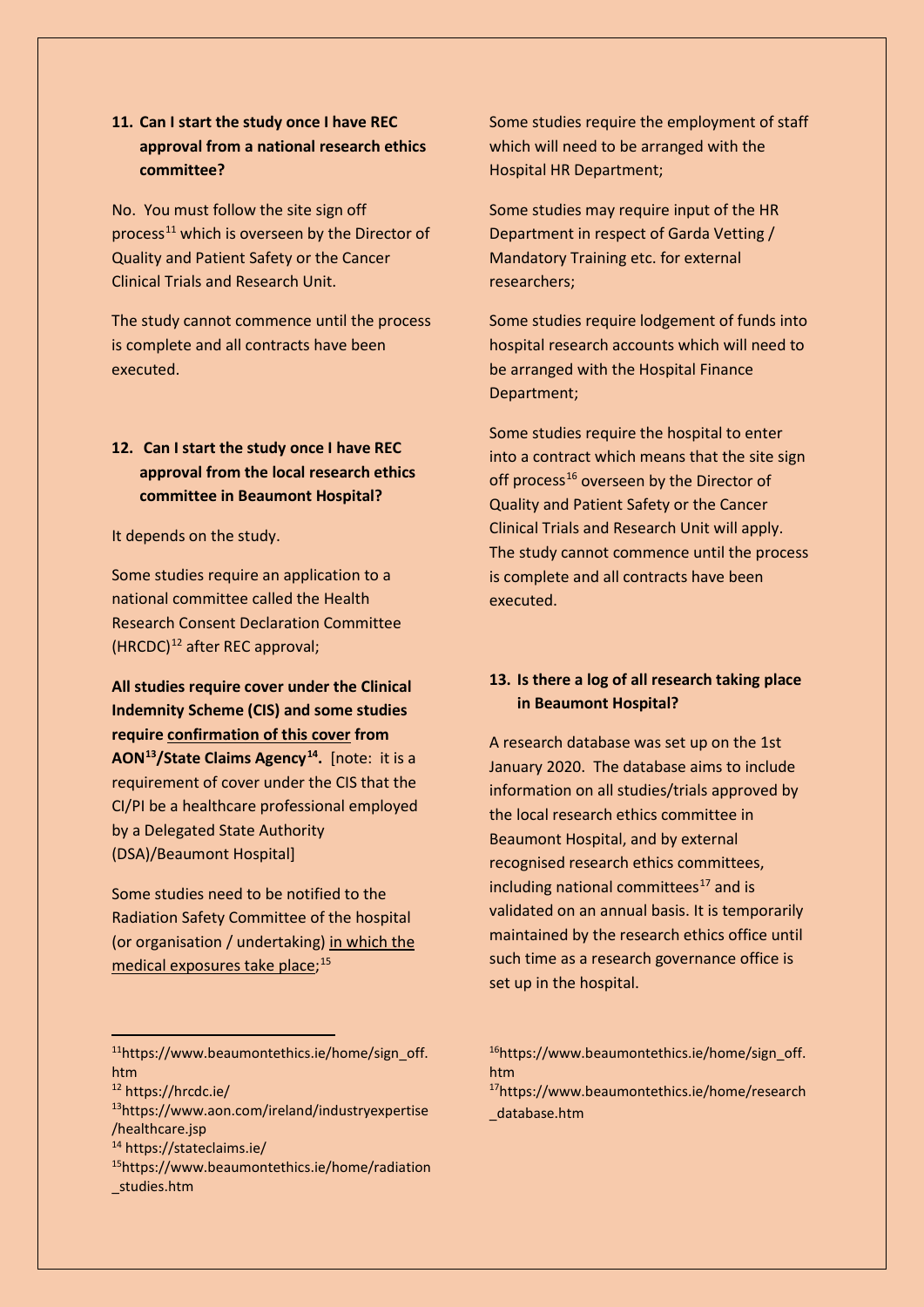# **14. Where can I go for advice or support?**

|                                       | <b>Queries related to:</b>                             | <b>Contact:</b>             |
|---------------------------------------|--------------------------------------------------------|-----------------------------|
| <b>Beaumont Hospital</b>              | Clinical audit and service evaluation                  | clinicalaudit@beaumont.ie   |
| <b>Clinical Governance /</b>          |                                                        |                             |
| <b>Audit Department</b>               |                                                        |                             |
| <b>Beaumont Hospital</b>              | Studies / trials taking place in conjunction with this | keithegan2@beaumont.ie      |
| <b>Cancer Clinical Trials and</b>     | unit                                                   |                             |
| <b>Research Unit</b>                  |                                                        |                             |
| <b>Beaumont Hospital</b>              | Studies / trials taking place in conjunction with this | davidfarrell2@beaumont.ie   |
| <b>Cardiology Unit</b>                | unit                                                   |                             |
| <b>Beaumont Hospital</b>              | Insurance / Indemnity for studies / trials             | lynneherbert@beaumont.ie    |
| <b>Clinical Risk Management</b>       |                                                        |                             |
| <b>Beaumont Hospital</b>              | Data Protection Impact Assessments for studies /       | dpo@beaumont.ie             |
| <b>Data Protection Office</b>         | trials                                                 |                             |
| <b>Beaumont Hospital</b>              | Site sign off procedure                                | sharondwyer@beaumont.ie     |
| <b>Director of Quality and</b>        |                                                        |                             |
| <b>Patient Safety</b>                 |                                                        |                             |
| <b>Beaumont Hospital</b>              | Finance / research accounts                            | adamohare@beaumont.ie       |
| <b>Finance Department</b>             |                                                        |                             |
| <b>Beaumont Hospital</b>              | Studies / trials taking place in conjunction with this | nualagodwin@beaumont.ie;    |
| <b>Gastroenterology /</b>             | unit                                                   | caroleschilling@beaumont.ie |
| <b>Hepatology Unit</b>                |                                                        |                             |
| <b>Beaumont Hospital</b>              | Employment contracts / research personnel              | davidsweeney@beaumont.ie    |
| <b>Human Resources</b>                |                                                        |                             |
| <b>Beaumont Hospital</b>              | Legal review of contracts / agreements for studies     | legalservices@beaumont.ie   |
| <b>Legal Services</b>                 | / trials                                               |                             |
| <b>Beaumont Hospital</b>              | Laboratory validation                                  | paulaconran@beaumont.ie     |
| <b>Quality Manager -</b>              |                                                        |                             |
| <b>Laboratory Directorate</b>         |                                                        |                             |
| <b>Beaumont Hospital</b>              | Exposure to medical ionising radiation in research     | thomasheary@beaumont.ie     |
| <b>Radiation Protection</b>           | / trials                                               |                             |
| <b>Safety Adviser</b>                 |                                                        |                             |
| <b>Beaumont Hospital</b>              | Applications for research ethics approval - studies    | beaumontethics@rcsi.ie      |
| <b>Research Ethics Office</b>         | / trials involving Beaumont Hospital patients or       |                             |
|                                       | staff                                                  |                             |
| <b>St. Luke's Radiation</b>           | Applications for research ethics approval              | valerie.owens@slh.ie        |
| <b>Oncology Network</b>               | - studies / trials involving exposure to medical       |                             |
| (SLRON) <sup>18</sup> Research Ethics | ionising radiation                                     |                             |
| <b>Committee</b>                      |                                                        |                             |

 $\overline{a}$ 

<span id="page-3-0"></span><sup>&</sup>lt;sup>18</sup> Includes St. Luke's Radiation Oncology Unit, Beaumont Hospital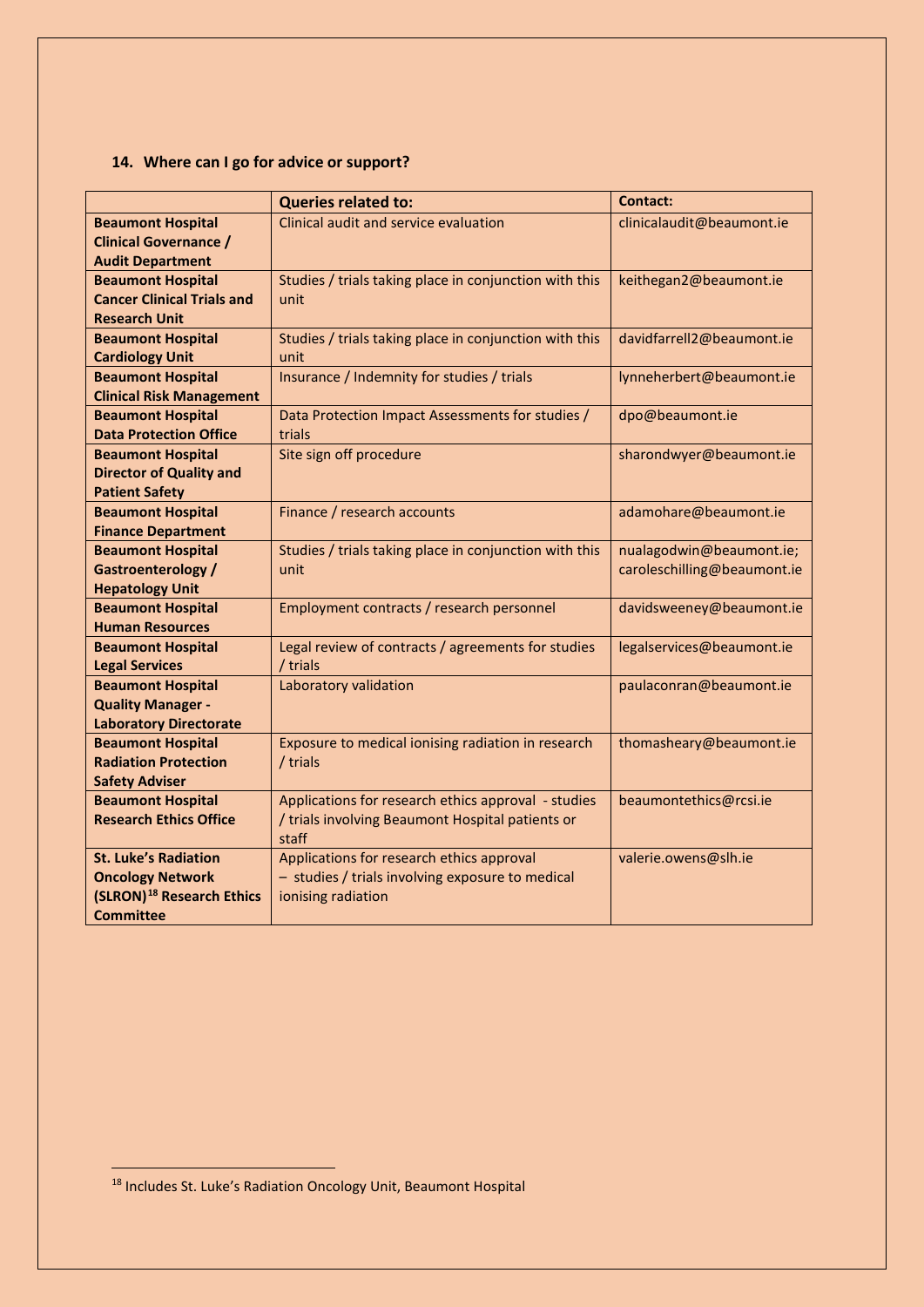#### **15. Where else can I go for advice or support?**

| Applying for HPRA authorisation                    | https://www.hpra.ie/                               |
|----------------------------------------------------|----------------------------------------------------|
|                                                    |                                                    |
| Applying for a HRCDC declaration                   | https://hrcdc.ie/                                  |
|                                                    |                                                    |
| HSE publications relevant to research              | https://hseresearch.ie/                            |
|                                                    |                                                    |
|                                                    |                                                    |
| Applying for national research ethics approval     | https://www.nrecoffice.ie/                         |
|                                                    |                                                    |
|                                                    |                                                    |
| Studies / trials taking place in this facility     | crc@rcsi.ie                                        |
|                                                    |                                                    |
| Studies / trials where RCSI is the data controller | dataprotection@rcsi.ie                             |
|                                                    |                                                    |
| Patient and Public Involvement (PPI)               | lornakerin@rcsi.ie                                 |
| Studies / trials with industry / grant funding     | pdellaporta@rcsi.ie                                |
|                                                    |                                                    |
| contracts with RCSI                                |                                                    |
| Applying for research ethics approval -            | recadmin@rcsi.ie                                   |
| studies / trials involving RCSI students or staff  |                                                    |
| Studies / trials sponsored by RCSI                 | mauricedowling@rcsi.ie                             |
|                                                    | organised via RCSI, or which propose to enter into |

#### **16. Research Ethics Department Personnel:**

| Prof. Gerry McElvaney, Chairperson           | The Research Ethics Office in Beaumont Hospital    |
|----------------------------------------------|----------------------------------------------------|
| Dr. Peter Branagan, Convenor                 | processes applications to conduct research         |
| Ms. Gillian Vale, Research Ethics Specialist | received to this committee, and liaises with legal |
| Ms. Lynne Mc Glynn, Research Ethics Officer  | counsel in relation to these submissions.          |
| Ms. Mary Kirwan, Legal Counsel               |                                                    |

## **17. Legal Counsel**

Mary Kirwan is a Barrister and lecturer in Healthcare Law. Her particular area of specialisation is data protection law, health research regulation, research ethics governance. Aside from her interest in Data Protection Mary is a medical law lecturer at the Royal College of Surgeons at undergraduate, postgraduate and doctoral level. She lectures on the RCSI MSc Healthcare Ethics and Law programme and is legal lead for the Royal College of Physicians basic and higher specialist training programmes. She is also an invited lecturer in the Honourable Society of Kings Inns, Trinity College Dublin and is recipient of the Law Society of Ireland's Justice Media Award. She acts as legal advisor to a number of academic and hospital Research Ethics Committees and Clinical Ethics Committees. Mary provides advices on a broad range of health related projects. She acted as legal consultant to the EU Health Support Consortium tasked by the European Commission with examining and presenting EU Member State rules governing the processing of health data. She has advised Irish Association of Physicists in Medicine, the Irish Institute of Radiography and Radiation Therapy and the Faculty of Radiologists and has provided consultation to the Irish Pharmaceutical Society among others. Mary is a member of the Ethics Advisory Board to a number of H2020 projects.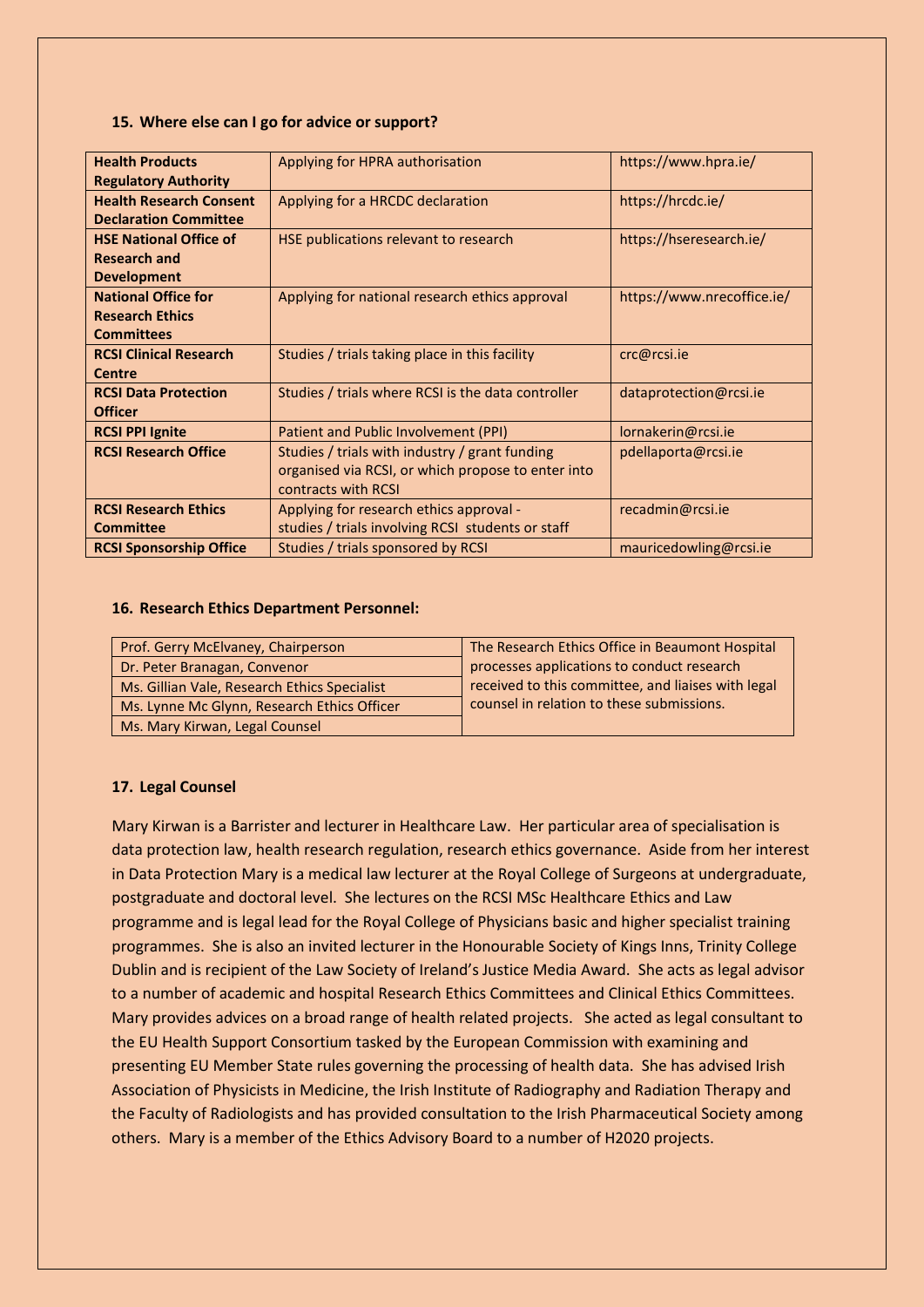## **18. Contact Us**

| Ms. Gillian Vale<br>Research Ethics Specialist /<br>Administrator<br>00 353 1 809 2680;<br>gvale@rcsi.ie<br>(Mon, Tue and Friday)                  | Queries regarding the Research Ethics Committee Review<br>Process - this includes general queries, first applications to<br>this committee, and amendments and reports to studies<br>previously approved by this committee. |
|----------------------------------------------------------------------------------------------------------------------------------------------------|-----------------------------------------------------------------------------------------------------------------------------------------------------------------------------------------------------------------------------|
| Ms. Lynne Mc Glynn<br>Research Ethics Officer /<br><b>Response Administrator</b><br>00 353 1 797 4711<br>lynnemcglynn@beaumont.ie<br>(Weds, Thurs) | Queries regarding: - submitting 'responses' to questions<br>posed by the committee during review; and the Research<br>Database.                                                                                             |
| Ethics (Medical Research) Committee,<br>Beaumont Hospital,<br>Dublin 9, Ireland<br>https://www.beaumontethics.ie/                                  |                                                                                                                                                                                                                             |